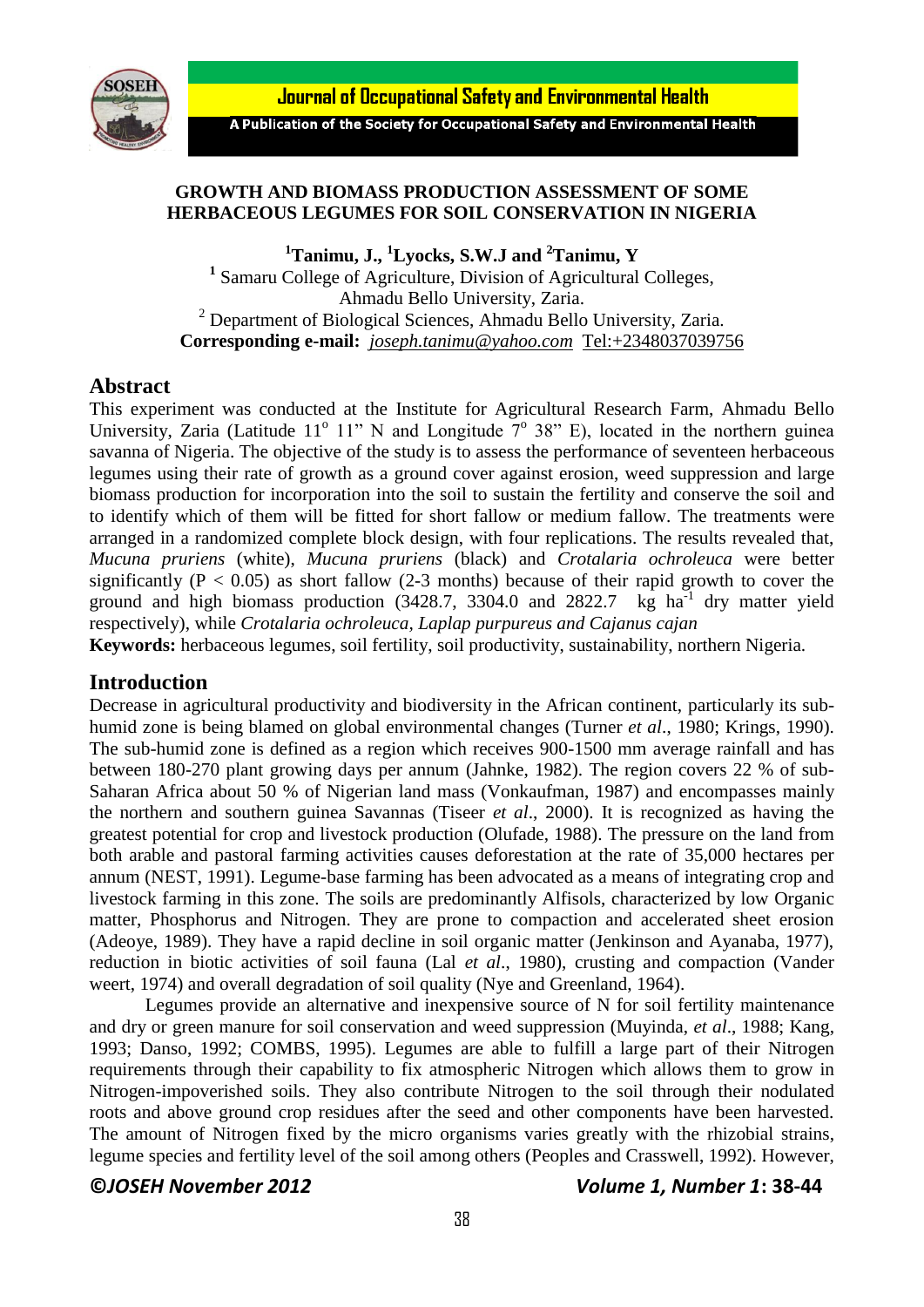in arable agriculture, N fixation by legumes is the dominant source of Nitrogen input and could be greater than 80 % of the total soil Nitrogen (Burns and Hardy, 1975). According to Hudgens (2001) legume green manures have proven effective in providing protective ground cover, conserving soil moisture, reducing erosion and lowering labour costs for weeding, they can also contribute nitrogen to succeeding crops, reducing the need for supplemental inorganic fertilizers. However, green manure crop management requires special attention to species compatibility with microclimatic conditions and soil physical, chemical, and biological factors. The amount of nitrogen accumulation in legume biomass is dependent on successful seedling establishment, the length of the legume growth cycle, and the incorporation of legume residues into the soil. The mineralization of legume residues releases nitrogen more gradually over a longer period of time than inorganic fertilizers, reducing nitrate leaching and improving the efficiency of nitrogen uptake by cereal crops. Disadvantages to the integration of legume manures into cereal based cropping include the synchrony of nitrogen availability in relation to cereal crop growth, pest infestation (rats, termites, slugs), and economic considerations related to the opportunity costs of land, labour, and capital inputs.

To improve the soils for sustainable agriculture, appropriate soil management practice can be adopted. One of such practices involves short fallow techniques using forage legumes. Lal and Okigbo (1990) suggested that properly managed planted fallows and cover crops of mainly leguminous species are more efficient and require less time in restoring soil fertility/productivity than natural fallows. According to Francis *et al*., (1986); Hullugale (1988), Anas and Ghosh (2012) planted fallow of leguminous crops, if properly managed will add substantial amounts of N and other nutrients and organic matter to the soil, recycle nutrient from the subsoil, provide effective cover against erosion, suppress weeds and pests and improve soil physical conditions. Therefore, concerted efforts are being made to identify most suitable species and varieties with desirable agronomic traits including high biomass yield potential to meet up these farmers' desires. The objectives of this study were to assess the growth and biomass production of 17 herbaceous legumes for possible adoption to improve the fertility and productivity of degraded soils in the Northern Guinea Savanna of Nigeria and to identify which of them will be best fitted for short fallow or medium fallow crops in this same zone.

# **Materials and Methods**

**Experimental site:** The experiment was conducted at the Institute for Agricultural Research (IAR) farm, Ahmadu Bello University, Zaria (Latitude  $11^{\circ}$  11" N and Longitude  $7^{\circ}$  38" E). The long term average rainfall is about 1100 mm. The mean air temperature of the area for the year was  $24.26 \degree C$ .

*Treatments and experimental Design***:** The treatments consisted of seventeen legume species, laid out in a RCBD, replicated four times. The legumes were grown for 16 weeks before harvesting.

| S/no. | <b>Names Legumes</b>      | S/no. | <b>Names Legumes</b>                |
|-------|---------------------------|-------|-------------------------------------|
|       | Pseudovigna argentea      | 10    | Crotalaria ochrolueca               |
|       | Centrosema pascuorum      | 11    | Macroptilum atropurpureum           |
|       | Chamaecrista rotundifolia | 12    | Stylosanthes hamata                 |
|       | Clitoria ternatae         | 13    | Cajanus cajan                       |
| 5     | Stylosanthes guidnensis   | 14    | Centrosema brasilianum              |
| 6     | Pueroria phaseoloides     | 15    | Lablab purpureus                    |
|       | Psophocarpue palustria    | 16    | Mucuna pruriens var. IRZ (white)    |
| 8     | Crotalaria verrucosa      | 17    | Mucuna pruriens var. utilis (black) |
| 9     | Aeschynomene histrix      |       |                                     |

**Table 1: Legume species used**

*Soil sampling and analysis***:** Soil samples of the experimental site were collected at the commencement of the experiment at 0- 20 cm depth, bulked, air dried and sieved through a 2 mm sieve. Sub samples were taken and analyzed for particle size distribution (Klute, 1986), soil pH was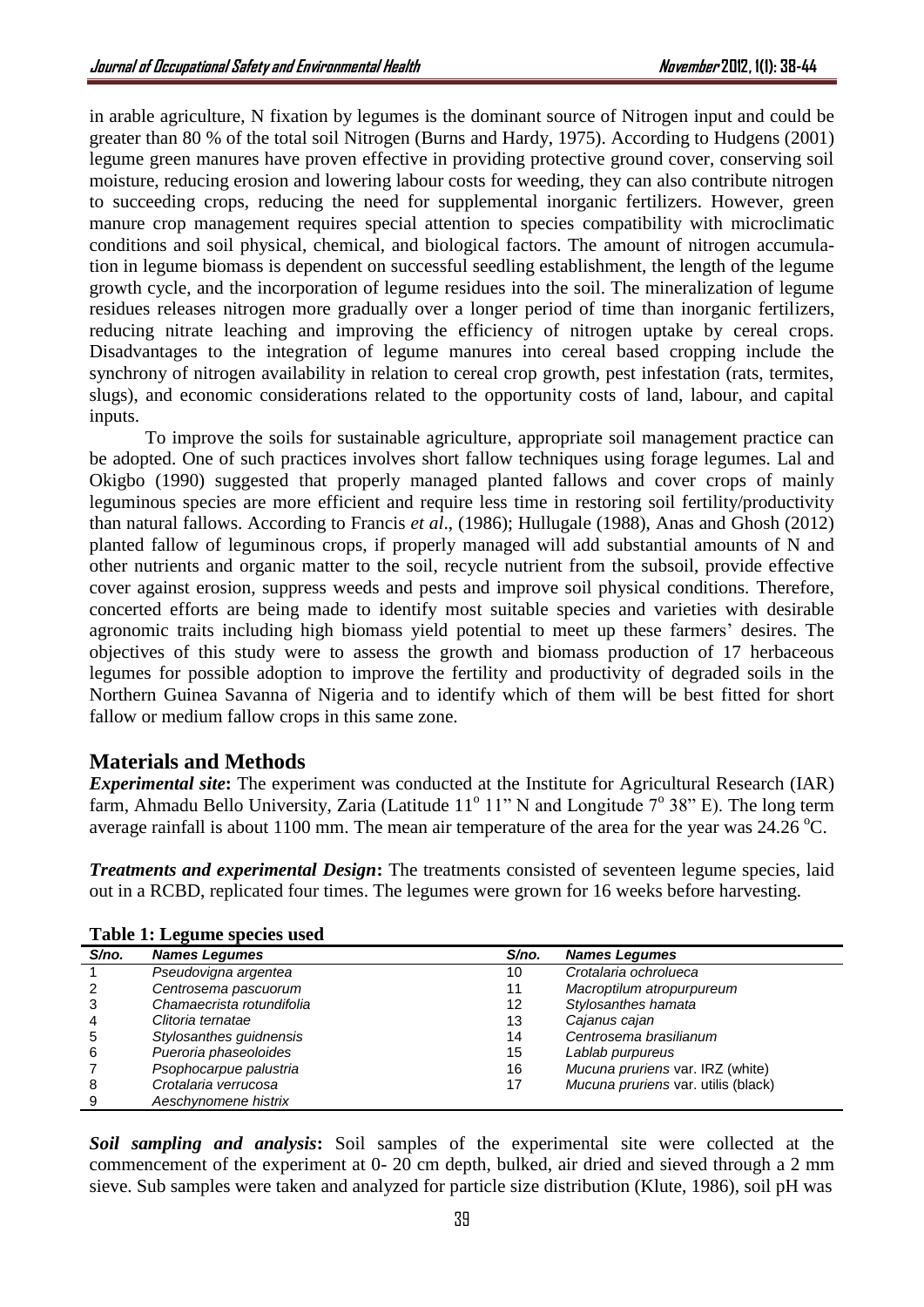#### **Tanimu, J., Lyocks, S.W.J and Tanimu, Y (2012). Growth and biomass production assessment of some herbaceous legumes for soil conservation in Nigeria**

determine in water with a pH glass electrode using a soil: solution ratio of 1:2.5, soil organic carbon (Nelson and Sommers, 1982), exchangeable bases (Juo, 1979), total nitrogen by the Kjeldahl procedure (Bremner, 1982) and available P was extracted using Bray I method.

*Land preparation, planting and weeding***:** The site was cleared, harrowed and leveled to avoid depressions that could encourage water logging in the field. Seventeen legume species Table 1 were planted on flat plots of  $120 \text{ m}^2$ . Phosphorus as single super phosphate at the rate of 50 kg  $P_2O_5$  ha<sup>-1</sup> was broadcasted and incorporated before sowing. The small seeded legumes were drilled, while the large seeded ones were planted at 25 cm intra-row. The rows were spaced at 75 cm. Plots were maintained weed free manually.

*Germination count and growth/canopy height***:** The germination percentage was determined at 4 weeks after sowing (WAS). The readings of growth/canopy height were done at two weeks interval. Measurements started at 6 WAS and continued to 16 WAS.

*Biomass production determination***:** The dry matter was determined at 6, 8, 12 and 16 WAS, using a one square meter point quadrat. The quadrat was randomly placed in each plot and all the biomass that falls within the quadrat was carefully removed and oven dried to constant weight and the dry matter recorded.

*Data analysis***:** The data collected from germination, growth/canopy height and dry matter weight were subjected to analysis of variance (ANOVA). Where the differences from the means were significant, Duncan Multiple Range Test (DMRT) was used to separate the means.

# **Results and Discussion**

Some Physico-chemical properties of the soil determined before the commencement of the study are presented in Table 2. The results showed that, the textural class was sandy loam. The soil pH in water was slightly acidic (5.26). The soil organic carbon (5.88 g kg<sup>-1</sup>) and total nitrogen (0.53 g kg<sup>-1</sup>) <sup>1</sup>) were both low. These are characteristics of the Nigerian Savanna soils which has been attributed largely to the rapid mineralization rate of organic matter under high temperature and rainfall conditions that exist in the tropics. The available P was  $5.00$  mg kg<sup>-1</sup>. The exchangeable cations, Ca <sup>2+</sup> (1.98 c mol), Mg<sup>2+</sup> (0.68 c mol), K<sup>+</sup> (0.14 c mol) and Na<sup>+</sup> (0.19 c mol), all were classified as medium according to modified FAO suitability classification system, which makes the soil to be moderate in fertility status (Young, 1976).

*Germination percentage and plant/canopy height***:** The results of germination percentage and growth/canopy height of the herbaceous legumes are presented in Table 3. There was a significant (P < 0.05) difference on the germination percentage of the various legumes. *Mucuna pruriens* (white) gave the highest germination percentage, while the *Macroptilum atropurpureum* gave the lowest value. The large seeded legumes generally gave better germination than the small seeded legumes.

| Particle size analysis   |            | <b>Chemical properties</b>                |      |  |  |
|--------------------------|------------|-------------------------------------------|------|--|--|
| Sand<br>$(g kg^{-1})$    | 650        | pH (water)                                | 5.26 |  |  |
| Silt(g kg $^{-1}$<br>200 |            | Organic Carbon $(g kg^{-1})$              | 5.88 |  |  |
| $(g kg^{-1})$<br>Clay    | 150        | Total nitrogen (g kg $^{-1}$ )            | 0.53 |  |  |
| <b>Textural class</b>    | Sandy loam | Available P (Bray 1) (mg $kg^{-1}$ )      | 5.00 |  |  |
|                          |            | $(c \text{ mol}^+ \text{ kg}^{-1})$<br>Ca | 1.98 |  |  |
|                          |            | $(c \text{ mol}^+ \text{ kg}^{-1})$<br>Mg | 0.68 |  |  |
|                          |            | $(c \text{ mol}^+ \text{ kg}^{-1})$<br>K  | 0.14 |  |  |
|                          |            | $(c \text{ mol}^+ \text{ kg}^{-1})$<br>Na | 0.19 |  |  |

**Table 2:** Some physical and chemical properties of the soil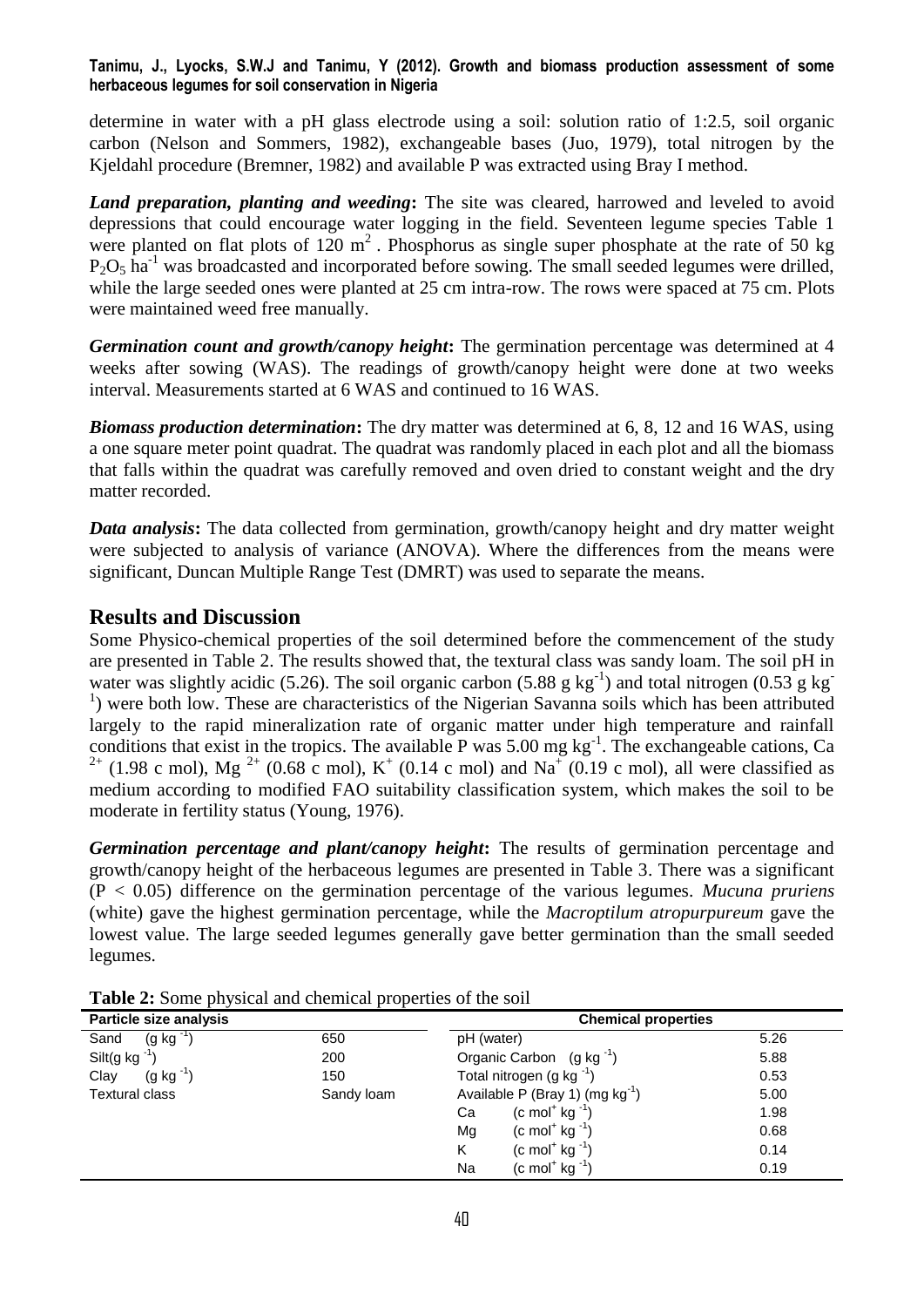| Legume species                      | Growth performance of legumes (Plant height) |             |              |              |              |
|-------------------------------------|----------------------------------------------|-------------|--------------|--------------|--------------|
|                                     | Germination (%)                              | 4WAS        | 8WAS         | <b>12WAS</b> | <b>16WAS</b> |
|                                     |                                              | (cm)        | (cm)         | (cm)         | (cm)         |
| Pseudovigna argentea                | 48.75f                                       | 2.33i       | 11.78e-h     | 18.13fgh     | 23.22ghi     |
| Centrosema pascuorum                | 75,00cd                                      | 8.10fg      | 23.88def     | 42.73de      | 48.78cde     |
| Chamaecrista rotundifolia           | 76.25bcd                                     | 8.18fg      | 14.68e-h     | 13.95h       | 19.25hi      |
| Clitoria ternatae                   | 83.75abc                                     | 9.75ef      | 30.35cd      | 45.80d       | 51.73cde     |
| Stylosanthes guidnensis             | 71.25cd                                      | $2.75$ ij   | $21.83d-q$   | 38,95def     | 56.40cd      |
| Pueroria phaseoloides               | 55.00ef                                      | 0.50j       | 6.30h        | 22.53e-h     | 34.28fg      |
| Psophocarpue palustria              | 48.75f                                       | 3.58hij     | $10.25$ fgh  | 13.25h       | 14.33i       |
| Crotalaria verrucosa                | 70.00cd                                      | 5.53ghi     | 17.53d-h     | $36.60d - q$ | 51.03cde     |
| Aeschynomene histrix                | 73.75cd                                      | 6.00f-i     | 26.05de      | 42.03de      | 62.33c       |
| Crotalaria ochroleuca               | 85.00abc                                     | 20,30cd     | 84.55a       | 185.25a      | 182.78a      |
| Macroptilum atropurpureum           | 41.25f                                       | $4.15g - j$ | 8.33gh       | 16.28gh      | 30.38fgh     |
| Stylosanthes hamata                 | 76.25bcd                                     | 6.95fgh     | 23.48def     | 37.68d-g     | 42.95def     |
| Cajanus cajan                       | 80.00a-d                                     | 30.08a      | 72.15a       | 145.20b      | 191.68a      |
| Centrosema brasilianum              | 80.00a-d                                     | 12.65e      | $21.63d - q$ | 24.68e-h     | 40.08ef      |
| Lablab purpureus                    | 65,00de                                      | 18.18d      | 24.33def     | 43.63d       | 91.03b       |
| Mucuna pruriens var. IRZ (white)    | 91.25ab                                      | 26.08b      | 40.03cb      | 73.48c       | 56.83cd      |
| Mucuna pruriens var. utilis (black) | 95.00a                                       | 22.65bc     | 48.53b       | 69.87c       | 57.90c       |
| $SE +$                              | 4.889                                        | 1.295       | 4.473        | 6.734        | 4.482        |

| Table 3: Germination and growth/canopy height of herbaceous legumes |  |  |
|---------------------------------------------------------------------|--|--|
|---------------------------------------------------------------------|--|--|

Means followed by the same letter(s) within a column are significantly not different from each other at 5 % level of significance.

On the growth/canopy height from 4 WAS to 16 WAS, there were also significant ( $P < 0.05$ ) difference among the legumes. At 4 WAS, *Cajanus cajan* gave taller plants than all the other legumes, while the least was *Pueroria phaseoloides*; it was closely followed by *M. pruriens* (white), *M. pruriens* (black) and *Crotalaria ochroleuca*. At 8 WAS (2 months), *C. ochroleuca* and *C. cajan* gave significantly (P < 0.05) taller plants than all other legumes, while *P. phaseoloides* were still the shortest plants among the legumes. The growth/canopy height at 12 WAS (3 months) showed that *C. ochroleuca* and *C. cajan* still gave the tallest plants. When the experiment was terminated at 16 WAS (4 months) both *C. cajan* and *C. ochroleuca* gave taller plants, that were significantly (P < 0.05) higher than all other legumes. However, it was noted that *M. pruriens* (white) and *M. pruriens* (black) and other creeping legumes had better ground cover than the *C. ochroleuca* and *C. cajan*, which was good for effective control of soil erosion and weeds. Mureithi *et al*., (2003); Jatango (2003) reported significant ground/plot cover of nine month growth of herbaceous legumes as follows: *Stylosanthes hamata* > *Stylosanthes guidnensis* > *Chamaecrista rotundifolia* > *Clitoria ternatae* > *Centrosema pascuorum* > *Aeschynomene histrix* > *M. cochinchinensis* > *Lablab purpureus* in northern Ghana. According to Jatango (2003) plant height, Mureithi *et al*., (2000a) spread and ground cover were some of the criteria considered for the selection of fallow legume species. *M. cochinchinensis*, *L. purpureus* and *Clitoria ternatae* had the widest spread. These legumes spread laterally as a result of their morphology (being creepers by nature) and particularly being planted as mono crops (Jatango, 2003).

*Biomass production* **(***Dry matter yield***):** The results of the legumes biomass production is shown in Table 4. There were significant differences among the treatments from 6 WAS to 16 WAS when the experiment was terminated. The results showed that at 6 WAS *M. pruriens* (white) gave a significantly ( $P < 0.05$ ) higher dry matter yield than all other legumes and it was closely followed by *M. pruriens* (black) and *C. ochroleuca*. At 8 WAS (2 months) and 12 WAS (3 months) *M. pruriens* (white) and *M. pruriens* (black) gave higher values than all other treatments followed by *C. ochroleuca*; were not different from each other statistically. At 16 WAS, the dry matter yield of *C. ochroleuca* was the highest, followed by *L. purpureus* and *C. cajan* after which *M. pruriens*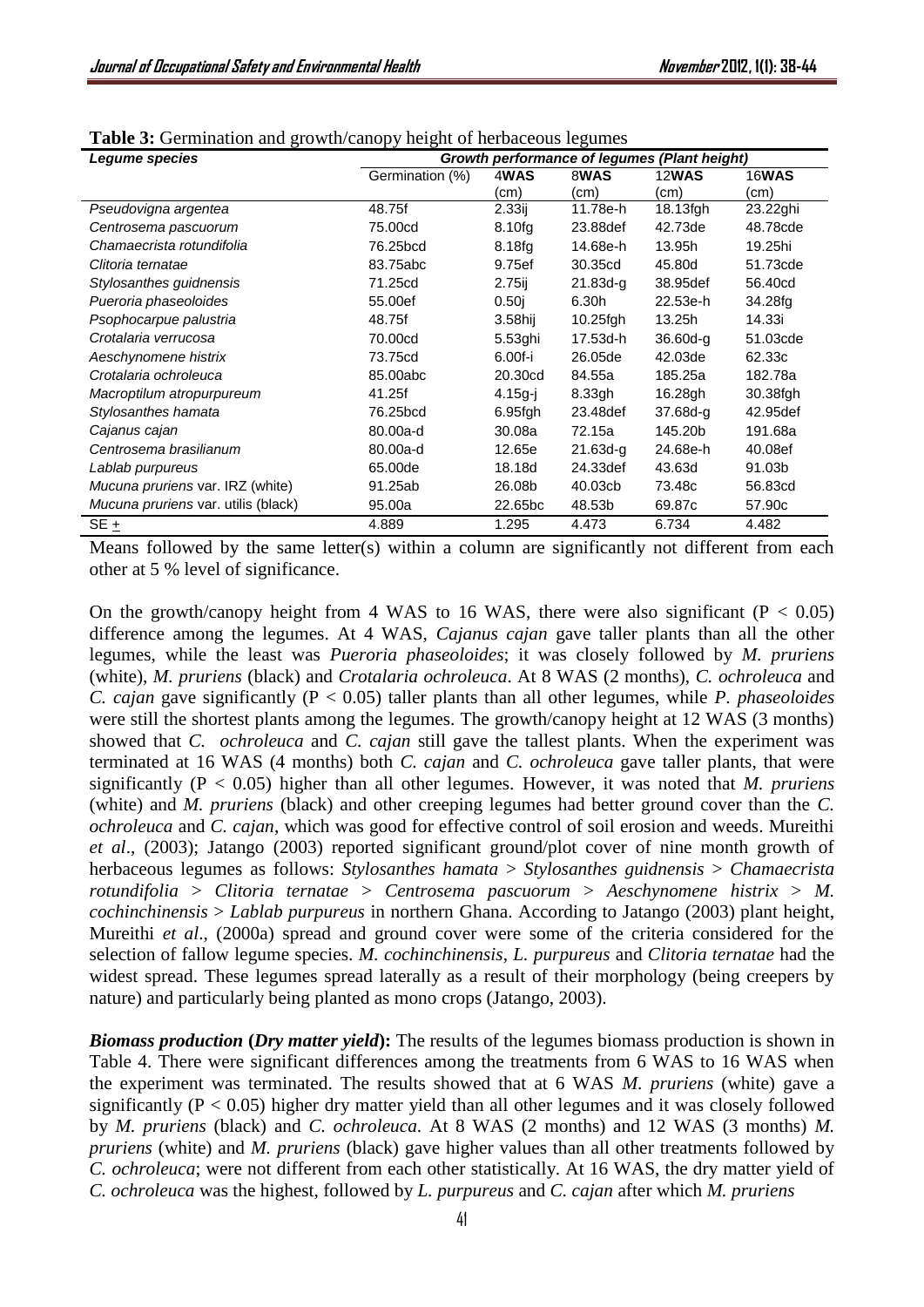**Tanimu, J., Lyocks, S.W.J and Tanimu, Y (2012). Growth and biomass production assessment of some herbaceous legumes for soil conservation in Nigeria**

| "The pace oup regulated bronnadd    | $P1$ outletten $\{u_1, u_2, u_3, u_4, u_5, u_6, u_7, u_8, u_9, u_1, u_2, u_3, u_4, u_5, u_6, u_7, u_8, u_9, u_1, u_2, u_3, u_4, u_7, u_8, u_9, u_1, u_2, u_3, u_4, u_7, u_8, u_9, u_1, u_2, u_3, u_4, u_5, u_6, u_7, u_8, u_9, u_1, u_2, u_3, u_4, u_5, u_6, u_7, u_8, u_9, u_1$ |                |                     |              |
|-------------------------------------|----------------------------------------------------------------------------------------------------------------------------------------------------------------------------------------------------------------------------------------------------------------------------------|----------------|---------------------|--------------|
| Legume species                      | 6WAS                                                                                                                                                                                                                                                                             | 8WAS           | <b>12WAS</b><br>(kg | 16WAS<br>(kg |
|                                     | $(kg ha^{-1})$                                                                                                                                                                                                                                                                   | $(kg ha^{-1})$ | $ha^{-1}$ )         | $ha^{-1}$    |
| Pseudovigna argentea                | 59.3f                                                                                                                                                                                                                                                                            | 231.3d         | 761.3c              | 719.3f       |
| Centrosema pascuorum                | 444.7cd                                                                                                                                                                                                                                                                          | 442.0cd        | 972.7c              | 1483.3ef     |
| Chamaecrista rotundifolia           | 150.0ef                                                                                                                                                                                                                                                                          | 369.3d         | 726.0c              | 1660.0ef     |
| Clitoria ternatae                   | 47.3f                                                                                                                                                                                                                                                                            | 214.7d         | 720.7c              | 1019.3f      |
| Stylosanthes guidnensis             | 45.3f                                                                                                                                                                                                                                                                            | 158.0d         | 805.3c              | 2400.0cde    |
| Pueroria phaseoloides               | 33.3f                                                                                                                                                                                                                                                                            | 94.7d          | 543.3c              | 1274.0ef     |
| Psophocarpue palustria              | 76.0f                                                                                                                                                                                                                                                                            | 191.3d         | 589.3c              | 803.3f       |
| Crotalaria verrucosa                | 68.7f                                                                                                                                                                                                                                                                            | 290.1d         | 741.3c              | 1374.7ef     |
| Aeschynomene histrix                | 42.0f                                                                                                                                                                                                                                                                            | 202.0d         | 911.3c              | 1912.0def    |
| Crotalaria ochrolueca               | 596.0c                                                                                                                                                                                                                                                                           | 958.0b         | 2822.7b             | 5896.7a      |
| Macroptilum atro-purpureum          | 58.7f                                                                                                                                                                                                                                                                            | 353.3d         | 510.7c              | 1140.7ef     |
| Stylosanthes hamata                 | 51.3f                                                                                                                                                                                                                                                                            | 211.3d         | 745.3c              | 1903.3def    |
| Cajanus cajan                       | 121.3ef                                                                                                                                                                                                                                                                          | 827.3cb        | 954.7c              | 4666.7b      |
| Centrosema brasilianum              | 144.7ef                                                                                                                                                                                                                                                                          | 269.3d         | 713.3c              | 985.3f       |
| Lablab purpureus                    | 338.7de                                                                                                                                                                                                                                                                          | 802.7cb        | 886.7c              | 4818.7ab     |
| Mucuna pruriens var. IRZ (white)    | 905.3b                                                                                                                                                                                                                                                                           | 1606.7a        | 3428.7a             | 3362.7c      |
| Mucuna pruriens var. utilis (black) | 1147.3a                                                                                                                                                                                                                                                                          | 1456.0a        | 3304.0ab            | 3032.7cd     |
| SE+                                 | 76.32                                                                                                                                                                                                                                                                            | 138.28         | 180.62              | 388.43       |

**Table 4. Herbaceous legumes biomass production (dry matter yield).**

Means followed by the same letter(s) within a column are significantly not different from each other at 5 % level of significance.

(white) and *M. pruriens* (black) followed. Mureithi (2003) reported a similar result where *M. pruriens* (Velvet bean) *L. purpureus*, *C. ochroleuca* (Sunhemp) and *Canavalia ensiformis* (Jack bean) were identified as outstanding based mainly on high biomass accumulation.

The results showed that if herbaceous legumes are to be planted for short fallow (2-3 months) *M. pruriens* (white), *M. pruriens* (black) and *C. ochroleuca* will be better in terms of large biomass production. However, if the planted fallow will be for a longer period of time up to 4 months, *C. ochroleuca*, *L. purpureus*, and *C. cajan* will be better. According to Mureithi *et al*., (2003) one of the criteria for the selection of herbaceous legumes for soil fertility improvement included biomass production. Earlier, Mureithi *et al*. (2000a) had reported the assessment of farmers perception for the selection of green manure legumes, as a key to adoption of the legumes to include, high biomass production among other characteristics to have plenty available for incorporation into the soil. Dyck (1997) reported that based on legume phenology and cumulative dry matter production, the legumes are classified into two groups: Short fallow crops with fast emergence and substantial biomass production within 2-3 months of growth and long duration legumes with slow establishment, 6-12 months or longer to yield substantial biomass.

# **Conclusion and Recommendation**

This work has identified *M. pruriens* (white), *M. pruriens* (black) and *C. ochroleuca* as short fallow (2-3 months) legumes that farmers can use for their rapid ground cover for effective control of soil erosion and weeds. For high biomass production  $(2822.7 - 3428.7 \text{ kg ha}^{-1})$  dry matter yield at 3 months after sowing) for incorporation into the soil to improve the soil organic carbon, soil fertility and productivity. For medium fallow (4-5 months) *C. ochroleuca*, *L. purpureus*, and *C. cajan* is recommended to the farmer, for slow establishment and to yield substantial biomass (4666.7 – 5896.7 kg ha<sup>-1</sup> dry matter yield at 4 months after sowing) at the long run to sustain soil fertility and productivity and also to conserve the soil.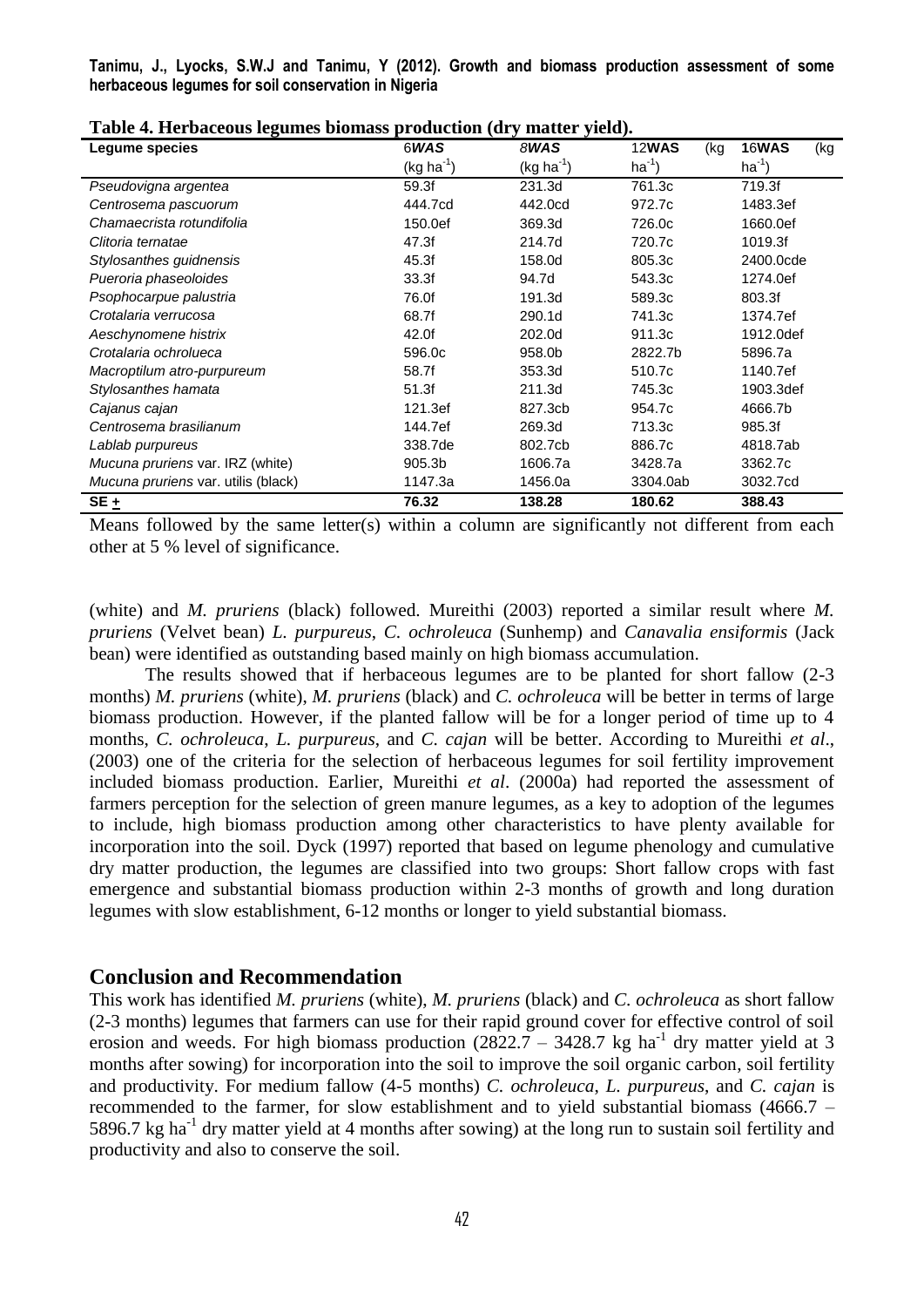# **References**

- Adeoye, K.B. (1989). Nutrient status of Nigerian soils in relation to Forage Production. A paper presented at the pasture production-training course held at NAPRI/ABU, Zaria. 31<sup>st</sup> October  $-2<sup>nd</sup>$  November, 1989.
- Das, A. and Ghosh, P.K. (2012). Role of legumes in sustainable agriculture and food security: an Indian perspective. *Outlook on Agriculture,* 41(4): 279-284(6) <http://dx.doi.org/10.5367/oa.2012.0109>
- Bremner, J.M. (1982). Total nitrogen. In, C.A. Black (ed) Methods of Soil Analysis Part II. *Chemical and Microbiological Properties. Am. Soc. of Agron.* Madison Wisconsin. 1149-1178.
- Burns, R.C. and Hardy, R.W.F. (1975). Nitrogen fixation in bacteria and higher plants. Springer-Verlag, Berlin, Germany. 189p.
- COMBS (Collaborative Group on Maize Based Systems Research). (1995). Improvement of Soil fertility and weed suppression through legume-based technologies. IITA *Research Guide* 48, Second Edition, IITA., Ibadan, Nigeria. Pp.52.
- Danso, S.K.A. (1992). Biological nitrogen fixation in tropical agrosystems: Twenty-years of biological nitrogen fixation research in Africa. In: *Biological nitrogen fixation and Sustainability of Tropical Agriculture.* K. Mulongoy, M. Gueye, and D.S.C. Spencer (eds). Pp. 3-13. John Wiley and Sons, New York.
- Dyck, K. (1997). Screening legumes for potential soil productivity improvement in Kenya. Poster presented at the green manure and cover crop systems for smallholders in tropical and subtropical regions conference in Santa Catarina, Brazil, 6-12 April, 1997.
- Francis, C.A., Harwood, R.R. and Parr, J.E. (1986). The potential of regenerative Agriculture in the developing world. *Amer. J. of Alter. Agric.,* 1: 65 – 73.
- Hudgens, R.E. (2001). Sustainable Soil fertility in Africa: The potential for Legume green manure. KARI-NARL, Nairobi, Kenya. Pp 404.
- Hullugale, N.R. (1988). Effect of cover crop on soil physical and chemical properties of an Alfisol in the Sudan Savanna of Burkina Faso. *Arid soil Research and Rehabilitation*. 2: 251 – 267.
- Jahnke, H.E. (1982). Livestock production systems and livestock development in tropical Africa. Keiler Wissenschaffsl. Verlag Vank, Kiel FRG, 253 pp.
- Jenkinson, D.S. and A. Ayanaba (1977). Decomposition of C-14 labeled plant material under tropical conditions. *SSSAJ,* 41: 912 – 915.
- Juo, A.S.R. (1979). Selected methods for soil and plant analysis. *IITA Manual Series*. No. 1, Ibadan, Nigeria.
- Kang, B.T. (1993). Effect of alley cropping and fallowing on some soil fertility parameters in southern Nigeria. Pp 47-55. In: K. Mulongoy and R. Merckx (eds). *Soil Organic Matter Dynamics and Sustainability of Tropical Agriculture.* IITA/K.U. Lueven. Wiley-Sayce Co. U.K.
- Klute, A. (1986). Methods of Soil Analysis, No. 9. Part 1, second edition, American Society of Agronomy, Madison, Wisconsin.
- Krings, T. (1990). Ecofarming in Africa. *Applied Geography and Development* 36 : 45- 60.
- Lal, R. and B. Okigbo (1990). Assessment of soil degradation in the southern states of Nigeria. The world bank sector policy and Research staff environment working paper. No. 39.
- Lal, R., Devleeschauwer, D., and Nganje, R.M. (1980). Changes in properties of newly cleared Tropical Alfisol as affected by mulching. *Soil Sci. Soc. of Am. J.*, 44:827-833.
- Mureithi, J.G., Mwaura, P. and Kamande, T. (2000a). Introduction of green manure legumes to small-holder in Gatanga Division, Thika District. Legume Research Network Project Newsletter, Issue No. 3.
- Mureithi, J.G., Gachene, C.K.K. and Ojiem, J. (2003). The role of green manure legumes in smallholder farming systems in Kenya: the legume research network project. *Tropical and subtropical Agroecosystems*, 1(2,3): 57-70.